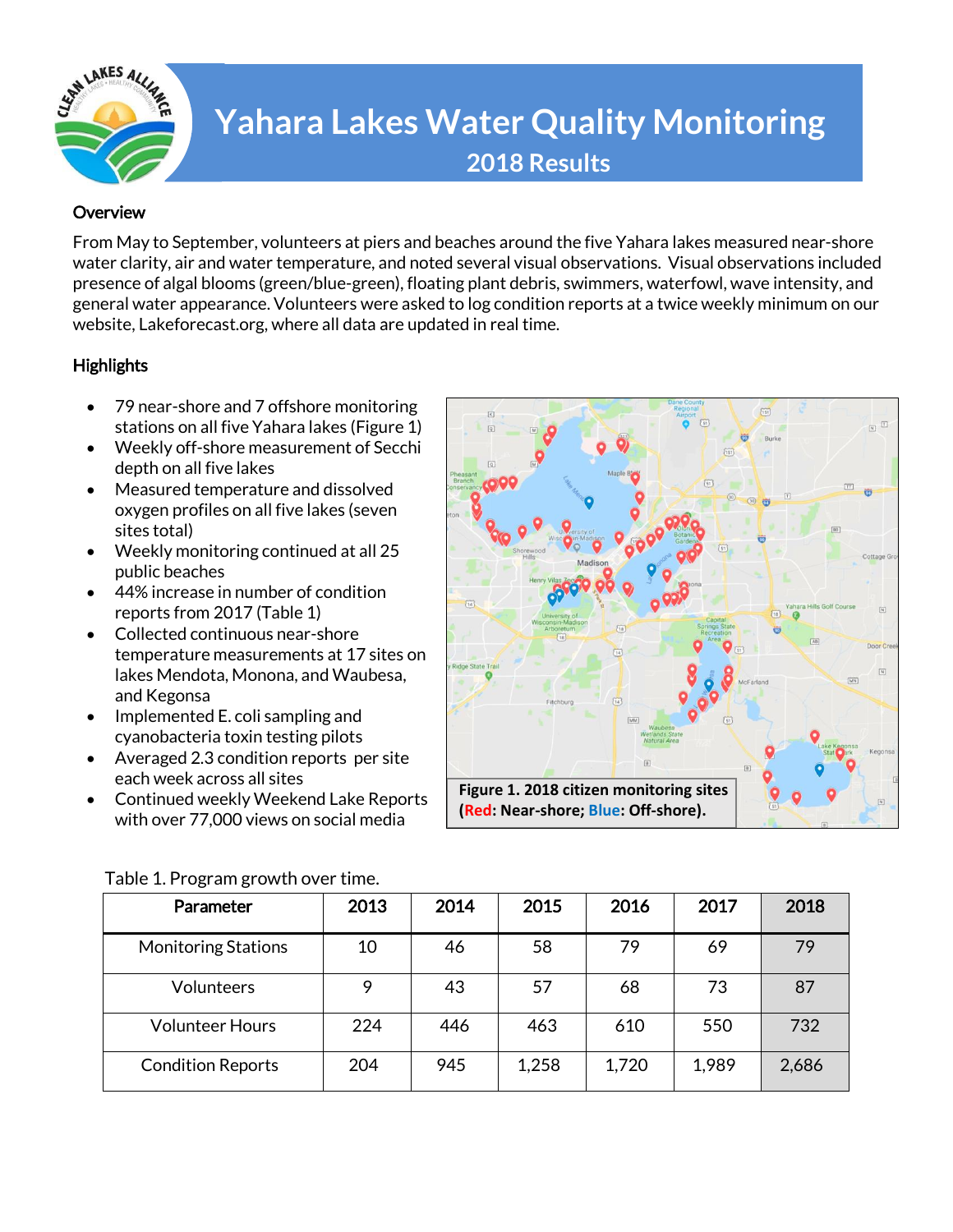# Algal Blooms

This year, a different approach was taken to summarize the reports of cyanobacteria throughout the season. With large variations in sample size and sampling frequency between years, it is difficult to make meaningful comparisons using a simple count of reported blooms. Therefore, we chose to summarize the number of days when a strong cyanobacteria bloom was reported for each lake. By comparing the number of 'algal days' to the total number of unique sampling days for each lake, we can generate a percentage that better represents the number of blooms witnessed each year (Figure 3).

Compared to 2017, monitors reported more "strong" cyanobacteria blooms on lakes Mendota, Waubesa, and Kegonsa. In particular, Lake Kegonsa reported a cyanobacteria bloom in almost 28% of all the days when visual observations were reported. In contrast, Lake Monona reported fewer

# Climate Summary

Greater Madison experienced significantly more rainfall in 2018 than in 2017. Much of this increase occurred in late spring and late summer. Storm events in late August brought a record 8.76 inches of rain in 24 hours. The winter of 2017-2018 was also comparatively colder with Lake Mendota freezing for 94 days, as opposed to 65 days during the winter of 2016-2017. The average ice-on duration for the past 163 years is 102.5 days.

blooms, and Wingra continued to have no reports of "strong" cyanobacteria blooms. More "strong" cyanobacteria blooms were reported in June than in any other month (Table 2). This trend has remained consistent over the past four years. As temperatures rise and rainfall continues to transport nutrients, cyanobacteria activity increases. September blooms are likely underreported due to a decrease in monitoring activity. Additionally, almost half of the reported blooms in August were witnessed on Lake Kegonsa.



Figure 2. Percentage of all unique sampling days with one or more reports of a strong cyanobacteria bloom.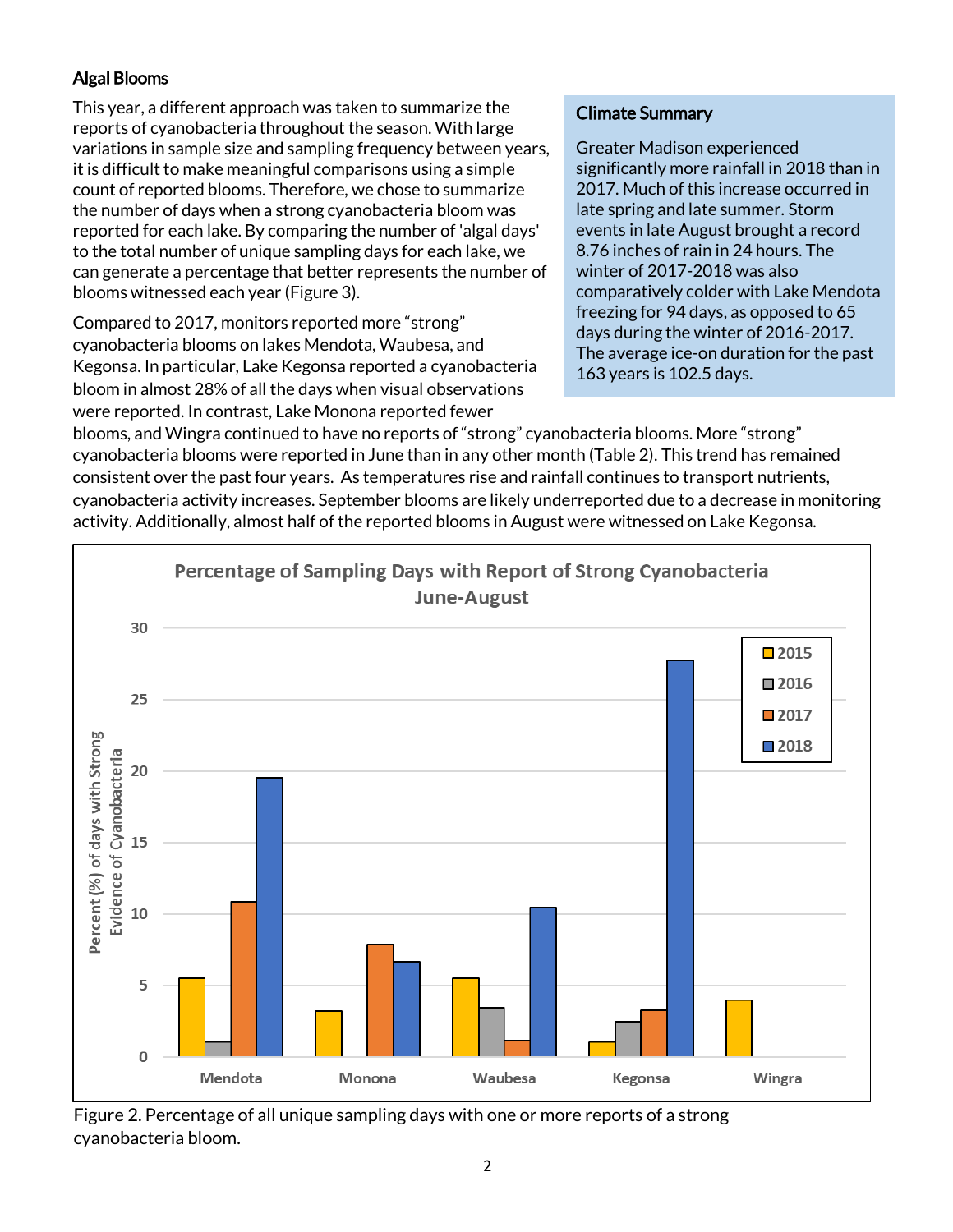| <b>Month</b>  | 2015 | 2016 | 2017 | 2018 |
|---------------|------|------|------|------|
| May           |      |      |      |      |
| June          | 11   |      | 10   | 33   |
| July          |      |      | 12   | 18   |
| <b>August</b> |      |      |      | 23   |
| September     |      |      |      |      |

Table 2: Number of days with one or more reports of strong cyanobacteria blooms each month across all lakes

# Clarity

Clarity readings averaged across each lake suggest a general improvement in nearshore water clarity when compared to last year (Table 3). 2018 clarity readings displayed similar levels seen in 2016, which is an improvement over last year's decline. Only Lake Kegonsa reported a more significant decline in average water clarity. The data show that Lake Kegonsa did not experience the general improvement in water clarity that is typically reported in September. (Figure 3). Late season clarity readings tend to improve due to reduced rainfall and decreased biotic activity. This phenomenon may have been delayed by the intense late August rainfall and a higher volume of water accumulating at the lower end of the lake chain. The trend is clearly depicted in Figure 3 for Lakes Mendota, Monona, Waubesa, and Wingra.



Figure 3. 2018 Average water clarity by month for each lake. 120 cm is the maximum clarity reading measured by the turbidity tube.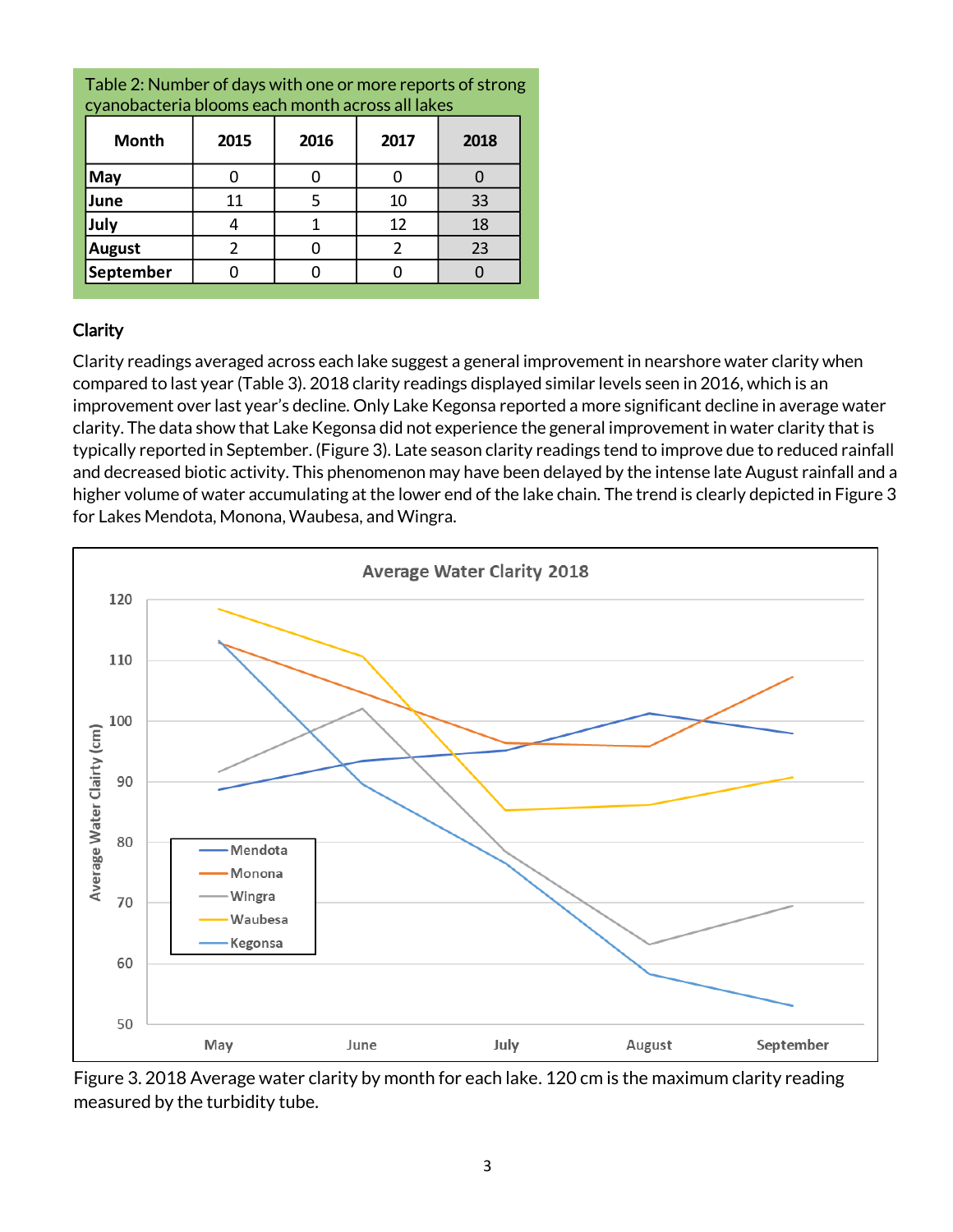| Lake           | 2015  | 2016  | 2017  | 2018  |
|----------------|-------|-------|-------|-------|
| Mendota        | 84.7  | 95.6  | 89.5  | 94.9  |
| <b>Monona</b>  | 94.3  | 100.4 | 103.1 | 101.7 |
| Wingra         | 107.3 | 101.9 | 71.4  | 82.1  |
| Waubesa        | 90.2  | 94.4  | 96.6  | 99.4  |
| <b>Kegonsa</b> | 85.7  | 77.4  | 85.7  | 78.6  |

Table 3: Average clarity on each lake since 2015 (cm as measured by turbidity tube)

The number of condition reports increased on all lakes (Table 2). Waubesa, Kegonsa, and Wingra experienced a significant increase with over 50% more reports than last year. The percent increase in condition reports from 2017 highlights the dedication of our volunteer monitors to increase sampling frequency. In fact, sampling frequency improved from 1.9 to 2.3 samples per site per week across all the monitoring sites. These statistics are even more impressive considering the August flooding that prevented most monitors from sampling for multiple weeks. The continued increase in condition reports will help establish a baseline to compare subsequent monitoring seasons.

| Table 4. Number of near-shore condition reports by lake. |      |      |      |                         |
|----------------------------------------------------------|------|------|------|-------------------------|
| Lake                                                     | 2016 | 2017 | 2018 | % Increase<br>from 2017 |
| Mendota                                                  | 656  | 829  | 968  | 17                      |
| Monona                                                   | 470  | 519  | 730  | 41                      |
| Wingra                                                   | 78   | 82   | 145  | 77                      |
| Waubesa                                                  | 289  | 257  | 410  | 60                      |
| Kegonsa                                                  | 227  | 226  | 352  | 56                      |



Figure 4. At what depths can you see your toes? We created this human representation to help visualize how a lake's water clarity conditions relate to measurements on a turbidity tube.

# Lake Summaries

The following charts depict a summary of conditions from June  $1<sup>st</sup>$  to August 31<sup>st</sup> on each lake. The bottom portion of the chart displays the average temperature of all hourly thermistor readings on each lake. This provides a generalized nearshore temperature profile for the monitoring season. Additionally, the 24-hr precipitation totals are overlain and are represented by the blue line. The rainfall totals were recorded at the Dane County International Airport and obtained from the National Oceanic and Atmospheric Administration (NOAA). The upper portion depicts all reports of "strong" cyanobacteria blooms, and the blue dot represents a calm day, a typical condition advantageous for surface algae accumulation. Each graph aids in visualizing the dynamic interactions between precipitation, temperature, wind conditions, and cyanobacteria growth. For example, on Lake Mendota around June 26<sup>th</sup>, we experienced moderate rainfall followed by increased temperatures and minimal wind. On June 28<sup>th</sup>, fifteen monitors reported strong cyanobacteria blooms with more blooms being reported the next two days. While there are additional examples of this phenomenon occurring on the other lakes, it is important to note that cyanobacteria growth is not driven by the simple cause and effect of three variables. The Yahara Lakes are part of a dynamic ecosystem consisting of urban and rural inputs, complicated by a changing climate and invasive species. Volunteer monitoring data will continue to be an important part of data driven decision making.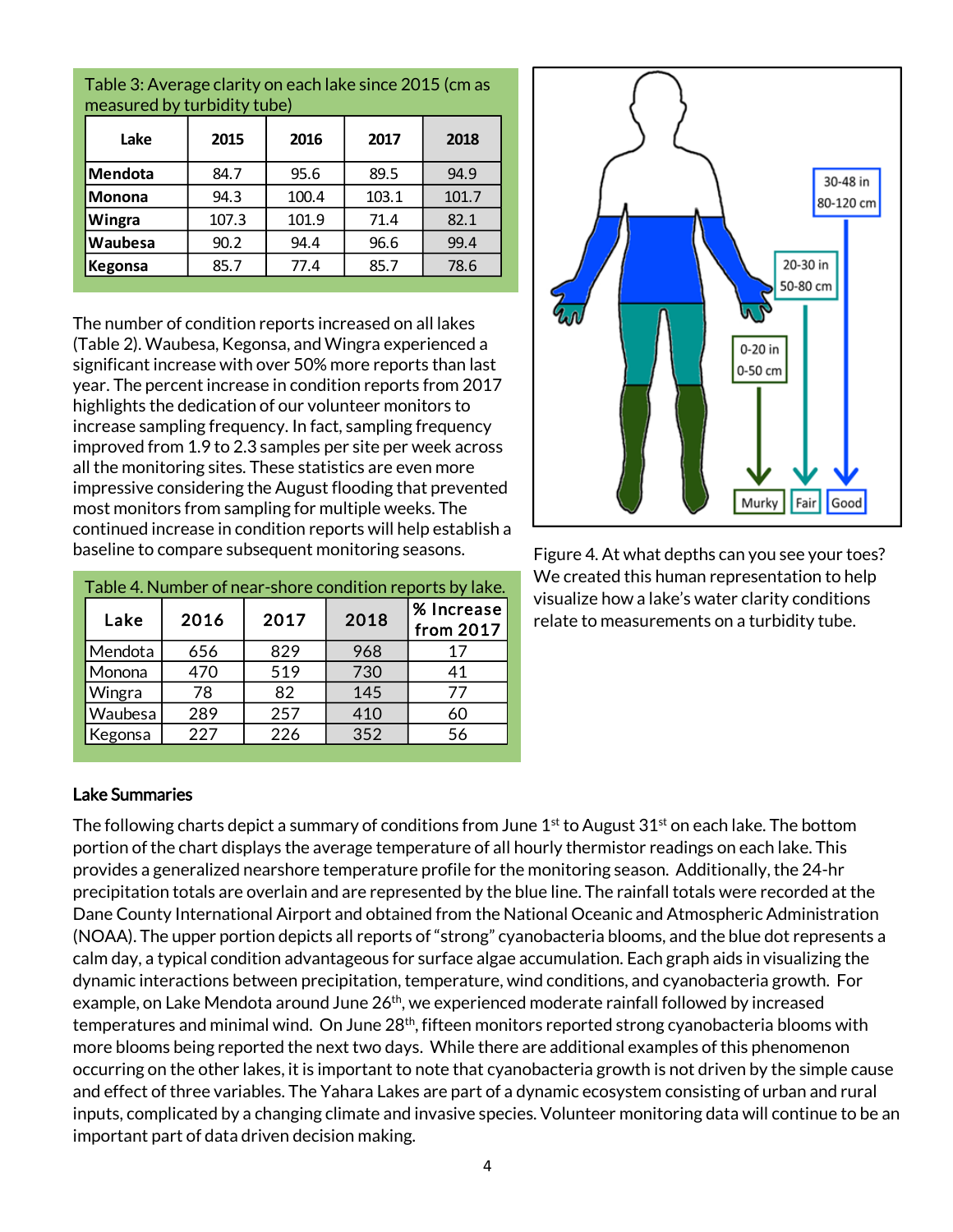Lake Mendota Summary

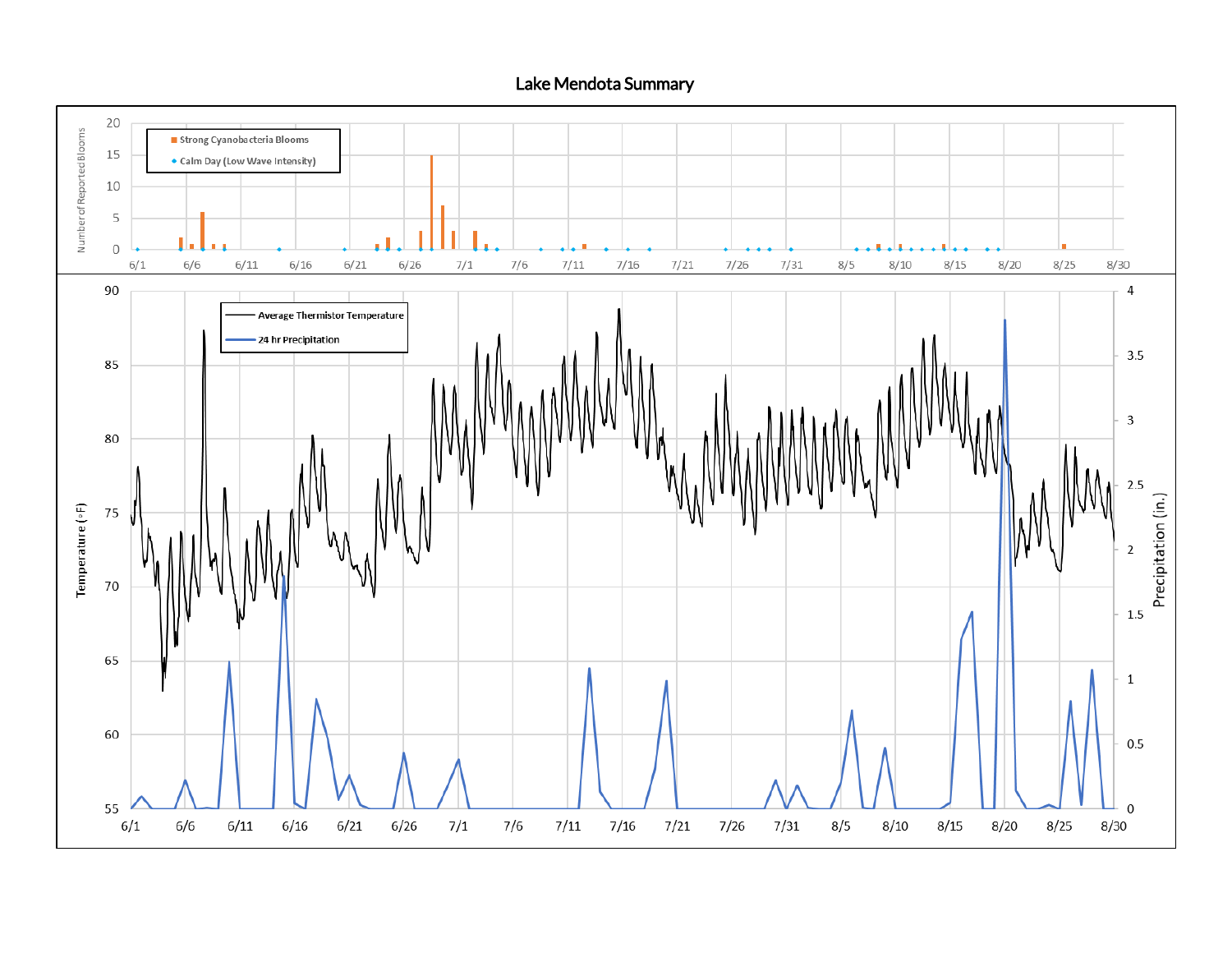Lake Monona Summary

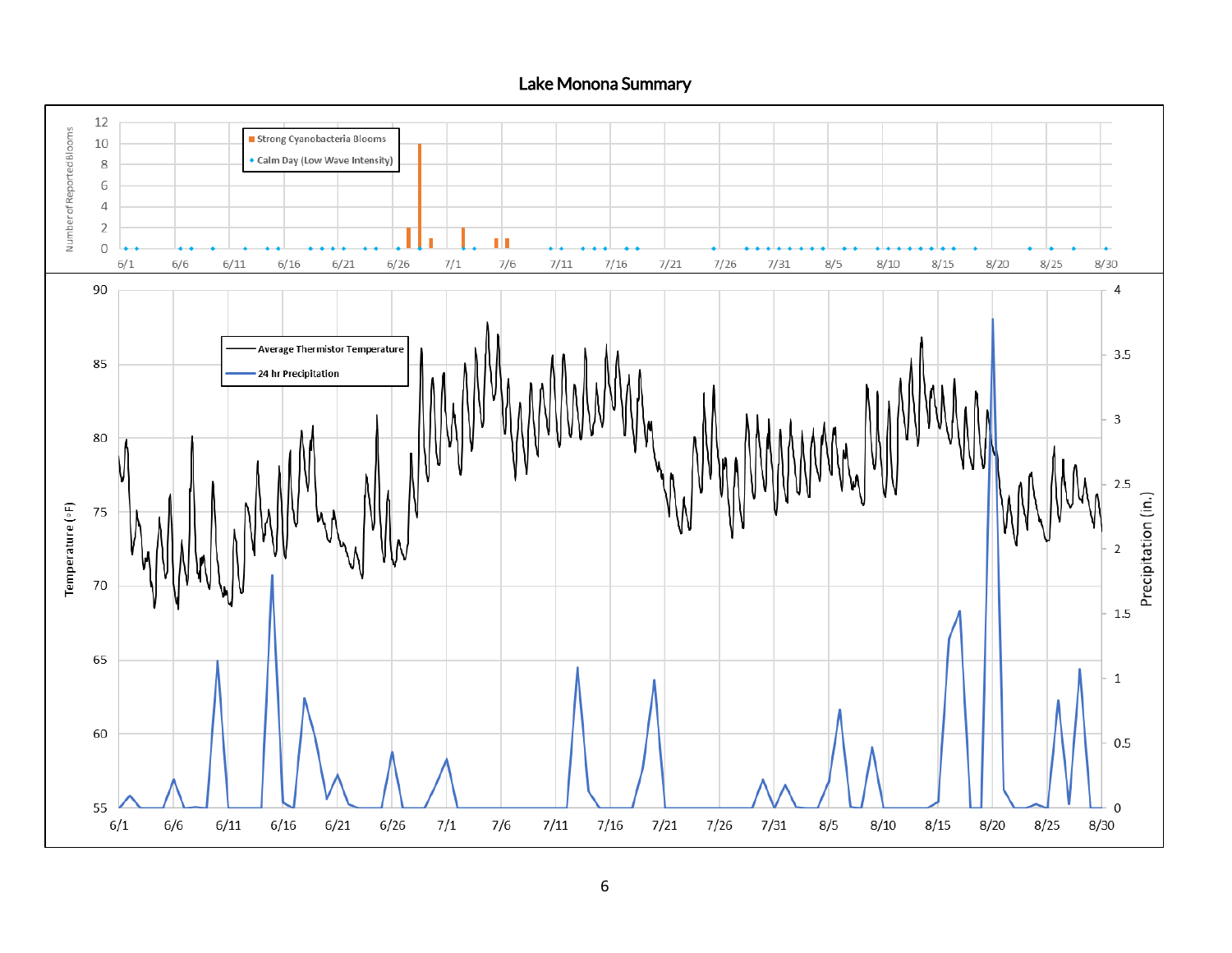### Lake Waubesa Summary

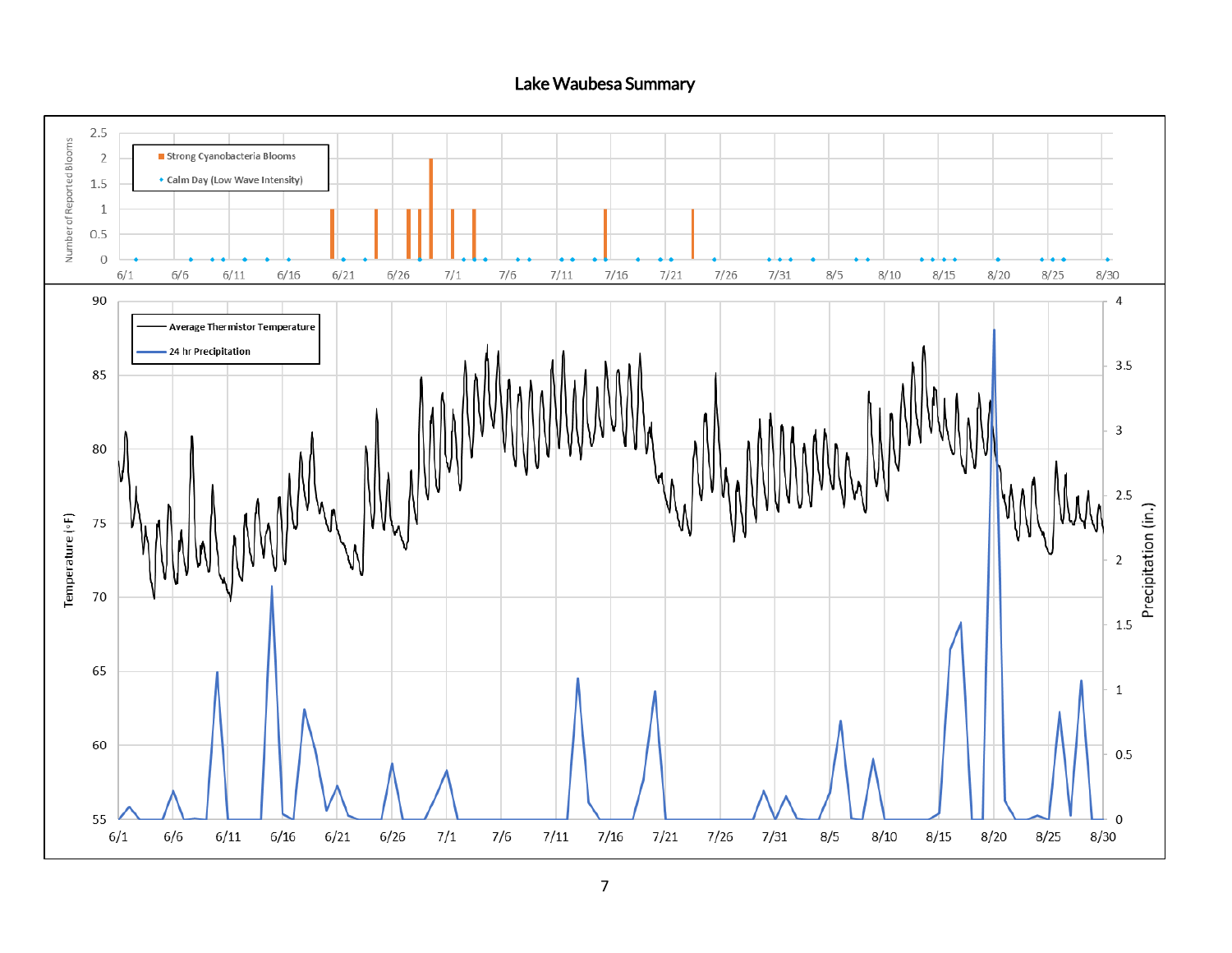Lake Kegonsa Summary